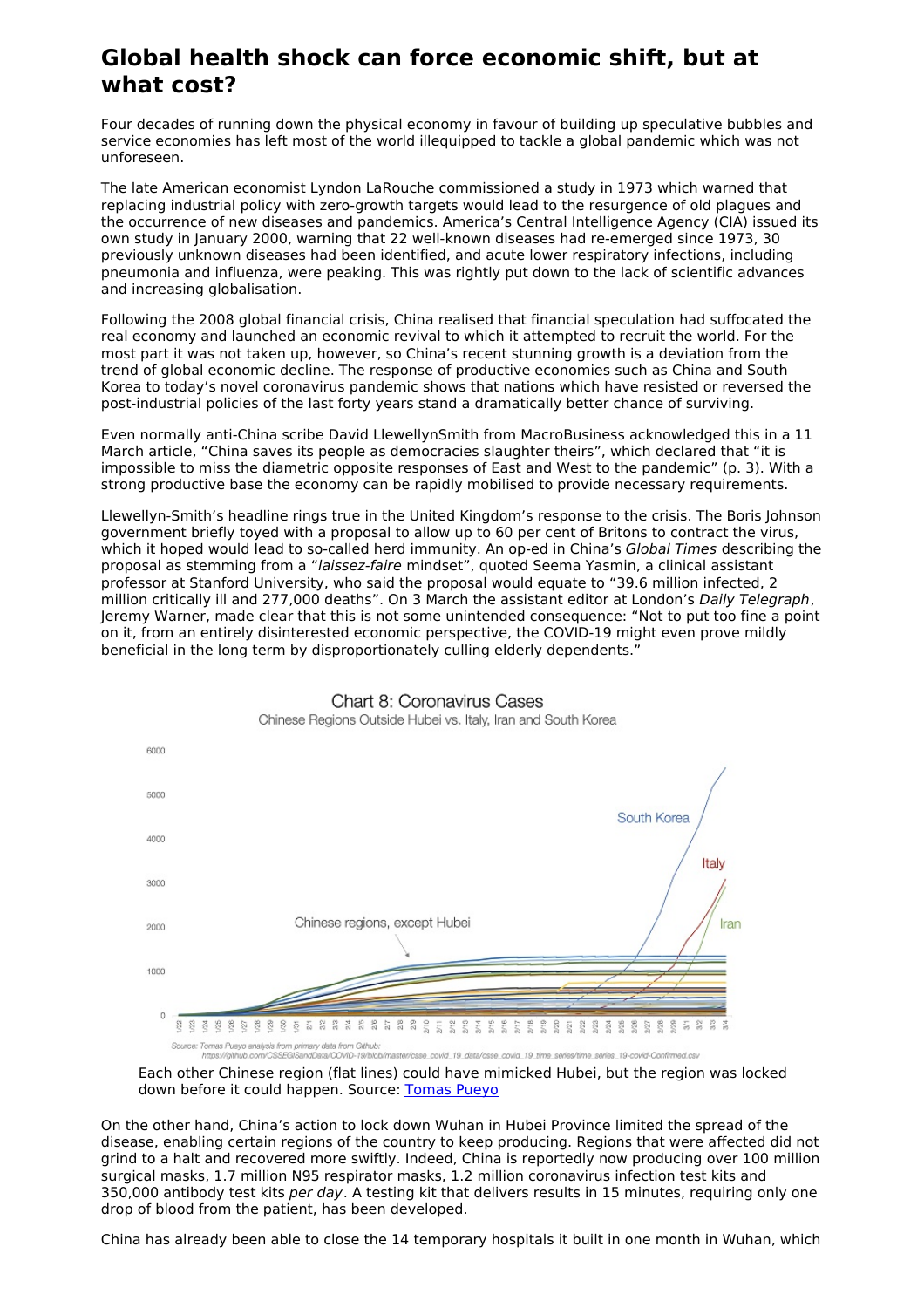added a capacity of 16,000 hospital beds. It demonstrated that "flattening the curve", a tactic to slow the spread of the virus through lockdown and social isolation, whilst important to stop the hospital system getting swamped, is not enough alone. It is critical to build up additional healthcare facilities and capabilities.

The Chinese economy turned on a dime to a degree that Beijing was able to send a team of experts and equipment to Italy. China has sold 10,000 ventilator machines to Italy, along with 2 million face masks, 20,000 protective suits and 50,000 test kits. (At the beginning of the year, Italy had sent protective masks to China when it faced shortages.) China also sent medical personnel to Iran, and scientists recently held a videoconference with health officials from the 17 Central and East European countries.

Plans by Italy's Lombardy region to build an emergency hospital on the premises of the Milan Trade Fair within six days have been stymied for the moment after authorities were unable to secure the necessary equipment. Like other governments under the EU bureaucracy, Italy has procedures mandating that all government purchases must be awarded by tender to the cheapest offer. The highpriced ventilators readily available on the market did not fit the requirements. A shipment of face masks is similarly awaiting bureaucratic authorisation.

Production of most such equipment has been outsourced, but companies that do have the capability to produce ventilators are scaling up production. One of only four manufacturers in Europe, Siare Engineering in Bologna will aim to triple or quadruple its production of ventilators by hiring 25 technicians from the Army, to be trained in 3-4 days.

Faced with the gravity of the crisis, many US leaders are swinging back to basics, demanding action to restore economic capacity along with research and development capabilities. New York Governor Andrew Cuomo called on President Trump to mobilise the military to fight the emergency. "At this point, our best hope is to utilise the Army Corps of Engineers to leverage its expertise, equipment and people-power to retrofit and equip existing facilities—like military bases or college dormitories—to serve as temporary medical centres", he wrote in the 15 March New York Times. The Corps, which built hospitals during the 2014 West African Ebola epidemic, "have the equipment, the manpower, the resources", he told a press conference. "The Army Corps of Engineers is amazing—I've worked with them."



The Shepparton company, Med-con, currently being geared up to increase supply of protective equipment to safeguard front-line healthcare workers during the coronavirus pandemic began its existence in the vision of long-time Citizens Party supporter Joe Carmody. Fighting against the tide of policies designed to shut down Australian manufacturing, Joe designed, developed and improved an incredible production line of machinery to produce disposable headwear, surgical facemasks and protective shoe covers. In 1989 Carmody Specialist Engineering Pty Ltd was one of the founding partners which established Med-Con, which has since become a world leader in the field of protective equipment for both medical and industrial applications. Today the company also produces high-tech sterilisation packaging products, gloves and disinfectants.

Prominent epidemiologists have said military branches can be trained and deployed rapidly. Michael Osterholm, the US expert who led the response to the 2003 SARS and 2012 MERS coronavirus outbreaks, has called for a Manhattan Project approach to biomedical sciences and public health, funded to war-time levels, which would include whole sections of the Defence Department. It is not too late for large-scale testing in the United States to make a significant difference, said Eric Feigl-Ding, a senior fellow at the Federation of American Scientists, but, "It's like a battlefield, we need to get to the front lines. We can't get there a week or two after the fact."

Likewise for Australia. Finally the government has made a step in the direction of organising the physical requirements to deal with the emergency. As part of a \$2.4 billion health package the government has commenced mapping local manufacturers that could produce hazmat suits, surgical gowns, gloves, masks, hand sanitiser and various other supplies, negotiating support necessary for them to ramp up production. Protective equipment manufacturer Med-Con near Shepparton in Victoria will receive assistance from Australian Defence Force personnel to increase production by up to ten times.

Meanwhile, our intrepid scientists continue to advance. While the first vaccine trial has commenced in